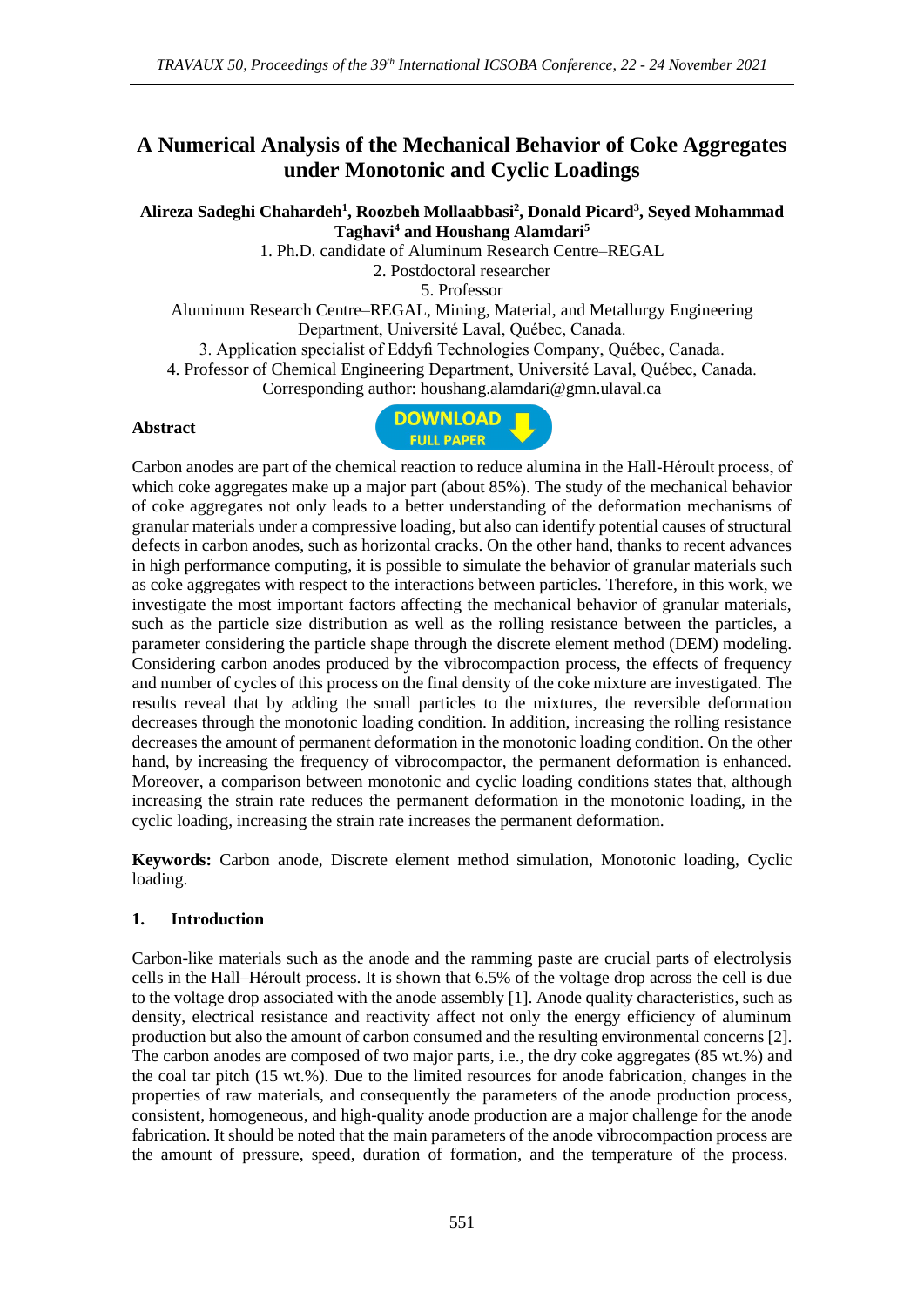Coordination of the anode production parameters with new raw materials is another problem of carbon anode production.

The carbon anodes in most aluminum smelters are produced by the vibration compression process. It has been shown that the anodes produced in this process have a higher quality compared to the monotonic compaction process [3]. Azari et al. investigated the effects of raw materials, such as particle shape and coke/pitch ratio, on the mechanical behavior of green anodes during the monotonic compaction [2, 4]. Thibodeau et al. determined the mechanical behavior of anode paste during the compaction process at  $150^{\circ}$ C using the monotonic and cyclic compaction tests [5]. Based on the experimental results, they showed that a small axial stress level in the quasi-static regime leads to a significant compression of the green anode before skeletal formation. After that, the stress required for additional compaction increases. In addition, by performing cyclic compaction experiments with a linear loading/unloading rate (0.2 MPa/s) on the dry coke aggregates, Thibodeau et al. emphasized that a combination of hardening-softening behavior during each loading cycle [6]. Based on the results of experiments on the anode paste, Kansoun et al. investigated the mechanical behavior of a commercial-grade carbon paste used in the aluminum industry during the monotonic and cyclic compaction tests [3]. They showed that the stress required for the anode compaction at the cyclic loading is less than the monotonic one. On the one hand, they claimed that the strain rate does not affect the anode paste behavior in the quasi-static regime. On the other hand, they declared that the strain rate plays a negative role in the dynamic regime compression of anode paste. It means that for reaching the target density, more pressure is needed.Extensive research has also been done on the mechanical behavior of hot asphalt mixtures, which have a similar composition to anode paste mixtures [7]. Accordingly, the mechanical behavior of asphalt mixtures under cyclic loads includes important phenomena such as (1) hardening-relaxation behavior, (2) particle rearrangement, and (3) the permanent deformation due to cyclic loads is significantly greater than the permanent deformation due to monotonic loads [8]. However, investigation of production parameters affecting the anode quality through laboratory tests has problems such as opacity of the anode paste and high temperature of the production process [9, 10]. Hence, the numerical modeling of carbon anode paste can be considered as a practical solution.

Many attempts have been made to model the mechanical behavior of the anode. Chaouki et al. have proposed a constitutive law to simulate the anode paste during the compaction process [11]. Although this model can reveal the density gradient due to the stub-hole, it is not capable of demonstrating the formation of localized bands [12]. It should be noted that localized bands refer to an area of the material that has undergone non-uniform deformation, in that the deformation is mainly concentrated in it [12].This limitation stems from the fact that the granularity nature of the anode paste cannot be considered by phenomenological models such as finite element methods [13]. Moreover, many research works have been done to investigate the behavior of anode paste using the discrete element method (DEM), which considers grains as the basic element from which the mechanical behavior of granular materials originates [14]. DEM has shown the ability to successfully simulate some properties of the anode coke aggregates, such as the bulk density [15] and the electrical resistivity [16].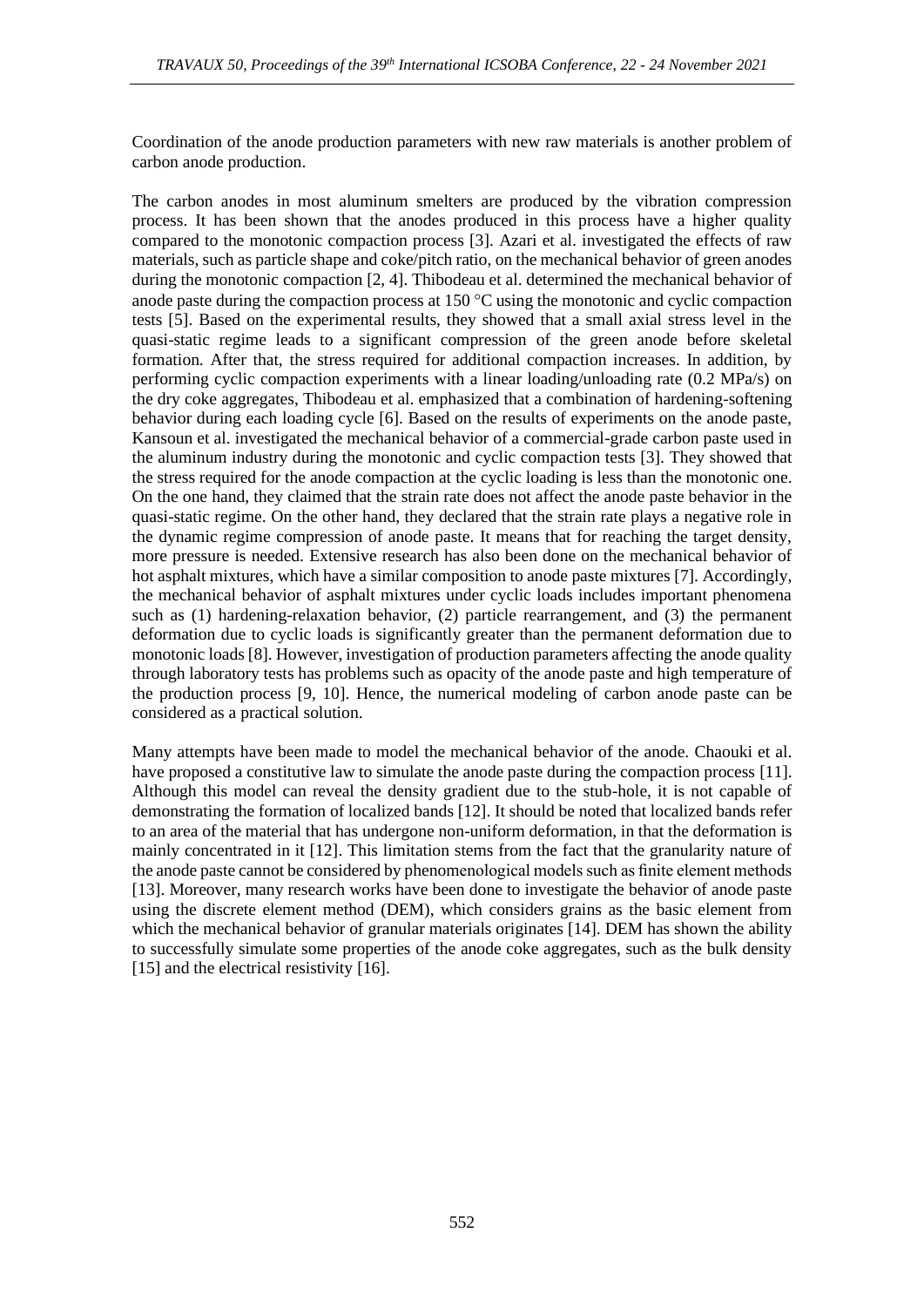coal-tar pitch in the vibrocompaction process of anode paste will be explored by using DEM simulation.

### **Acknowledgements**

The authors gratefully acknowledge the financial support provided by Alcoa Corp., the Natural Sciences and Engineering Research Council of Canada and Centre Québécois de Recherché et de Développement de l'Aluminium. A part of the research presented in this article was financed by the Fonds de recherché du Québec – Nature et Technologies by the intermediary of the Aluminium Research Centre – REGAL.

### **References**

- 1. W.T. Chate and Green J.A.S., *US aluminum production energy requirements: Historical perspective, theoretical limits, and new opportunities*, US Department of Energy, Energy Efficiency and Renewable Energy, Washington, DC, USA, 2003.
- 2. Kamran Azari et al., Influence of mixing parameters on the density and compaction behavior of carbon anodes used in aluminum production, *Advanced Materials Research, Trans. Tech. Publ.*, Vol. 409, (2012), 17-22.
- 3. Zahraa Kansoun et al., Compaction of cohesive granular material: application to carbon paste, *Materials*, Vol. 14, No. 4, (2021), 17 pages.
- 4. Kamran Azari et al., Compaction properties of carbon materials used for prebaked anodes in aluminum production plants, *Powder Technology*, Vol. 246, (2013), 650-657.
- 5. Stéphane Thibodeau et al., High temperature compression test to determine the anode paste mechanical properties, *Light Metals*, Springer, (2014).
- 6. Stéphane Thibodeau et al., New insight on the restructuring and breakage of particles during uniaxial confined compression tests on aggregates of petroleum coke, *Powder Technology*, Vol. 253, (2014), 757-768.
- 7. Catherine O'Sullivan, Liang Cui and Stuart C. O'Neill, Discrete element analysis of the response of granular materials during cyclic loading, *Soils Foundation*, Vol. 48, (2008), 511-530.
- 8. Masoud Darabi et al., A modified viscoplastic model to predict the permanent deformation of asphaltic materials under cyclic-compression loading at high temperatures, *International Journal of Plasticity*, Vol. 35, (2012), 100-134.
- 9. Roozbeh Mollaabbasi et al., Effect of fine coke particles on rheological properties of the binder matrix of carbon anodes in aluminium production process, *The Canadian Journal of Chemical Engineering*, (2021), 1-14.
- 10. Roozbeh Mollaabbasi et al., Rheological characterization of pitch and binder matrix, *Proceedings of the 36rd International ICSOBA Conference*, Belem, Brazil, 2018.
- 11. Hicham Chaouki et al., Viscoplastic modeling of the green anode paste compaction process, *Journal of Applied Mechanics*, Vol 83, No. 2, (2016), 021002.
- 12. Alireza Sadeghi-Chahardeh et al., Discrete element method modeling for the failure analysis of dry mono-size coke aggregates, *Materials*, Vol. 14, No. 9, (2021), 2174.
- 13. Alireza Sadeghi-Chahardeh et al., Effect of particle size distributions and shapes on the failure behavior of dry coke aggregates, *Materials*, Vol. 14, No. 19, (2021), 5558.
- 14. Behzad Majidi et al., Packing density of irregular shape particles: DEM simulations applied to anode-grade coke aggregates, *Advanced Powder Technology*, Vol. 26, No. 4, (2015), 1256-1262.
- 15. Behzad Majidi et al., Discrete element method investigation of bulk density and electrical resistivity of calcined coke mixes, *Metals,* Vol. 7, No.5, 9 pages.
- 16. Geoffroy Rouget et al., Electrical resistivity measurement of petroleum coke powder by means of four-probe method, *Metallurgical and Materials Transactions B.*, Vol. 48, No. 5, (2017), 2543-2550.